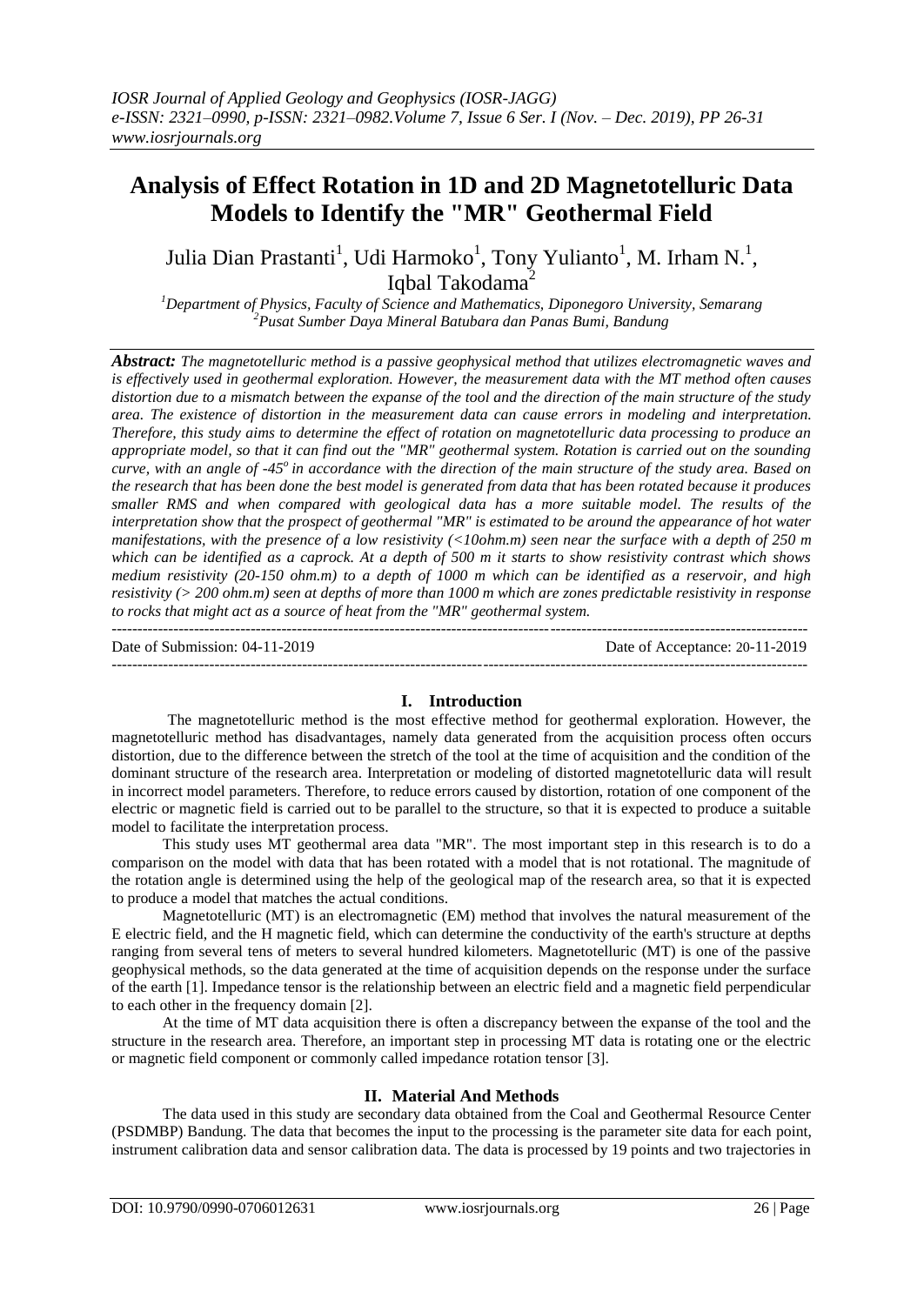Southwest - Northeast which are perpendicular to the main structure of the study area. Based on a survey conducted by the PSDBP team in 2017 along the track there are hot water manifestations as seen in fig 1.



Figure 1. Base map distribution of research points

In this study the rotation stage was carried out on WinGLink software on a sounding curve of  $-45^\circ$ , because the main structure in the study area was Northwest - Southeast. This rotation means using the assumption of TE mode (Transverse Electric) which means the electric field is parallel to the main structure. After rotating the sounding curve, then do 1D and 2D modeling.

# **III. Result and Discussion**

#### **1.1. 1D Model**

Model 1 -D serves to describe variations in resistivity only with depth. In this study the inversion used in the 1D model is Occam's inversion. This is because the Occam inversion is used more than the Bostick inversion so it can better describe the resistivity variation to depth. So the 1D modeling used for reference in 2D modeling is Occam's 1D model as seen in fig.2



#### **1.2. 2D Model**

2D inversion model describes the structure of subsurface resistivity to depth and distance so that the resulting model is clearer and easier in interpretation. The first step is to make the initial model or mesh arranged so that the rows and columns are not too tight and not too tenuous. Mesh that is too tight will cause the inversion process to last a long time, even though the 2D model will look smooth. While the mesh that is too tenuous will have an impact on 2D models that look rough even though the time required for inversion is faster. After the mesh is finished, the next step is to set parameters for 2D modeling by selecting the invertion menu,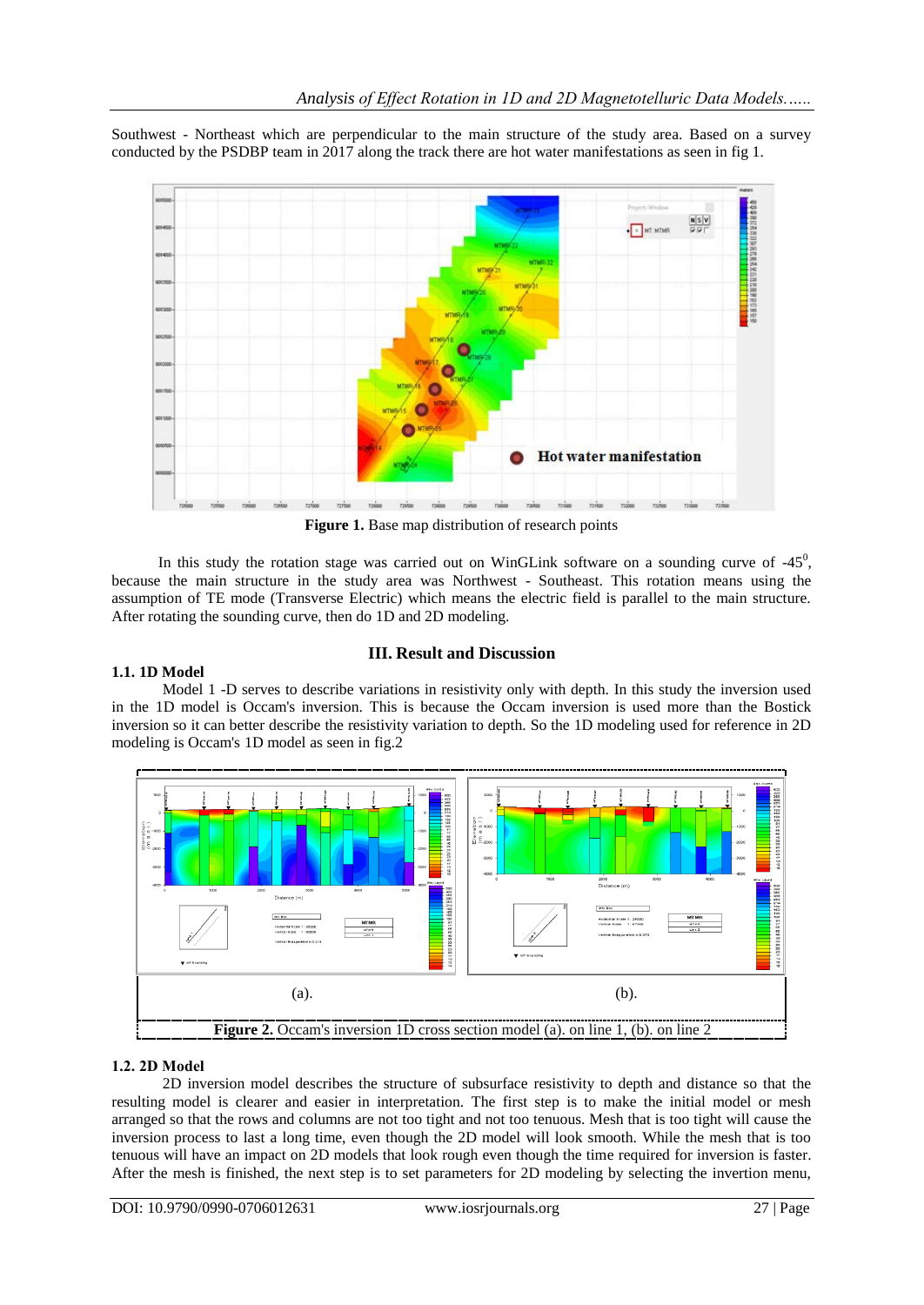then setting and then setting the parameters listed, such as know value, data error, floor error and so on. In this processing, the tau value used is 3. The tau value is selected based on the L curve which reflects the value of roughness to the RMS, by selecting tau value which is at an angle or in the sense that it has a small RMS and roughness value [5]. Error data used is 10 for rho and 5 for phase. And the error floor used in this modeling is 5 for the rho value and the phase. The modes in this modeling all use TE-TM (invariant). The results of modeling 2D cross section of subsurface resistivity are shown in Fig. 3.



### **1.3. Effect of Rotation on MT Data Modeling**

Based on 1D and 2D modeling that has been done on data that is not rotated and data that has been rotated results in a different model of distribution of resistivity. The rotation value given affects the impedance value, so the impedance value obtained in the data without rotation with the rotated one is different. The impedance value obtained influences the value of apparent resistivity or apparent resistivity curve used for modeling. The difference in pseudo resistivity curve on data that is not rotated with rotated data is shown in fig. 4.



The difference in the resistivity curve shown in the image above will affect the 1D model as shown in fig 5. The results of the rotation of the data on the main structure also affect 2D modeling as shown in fig. 6.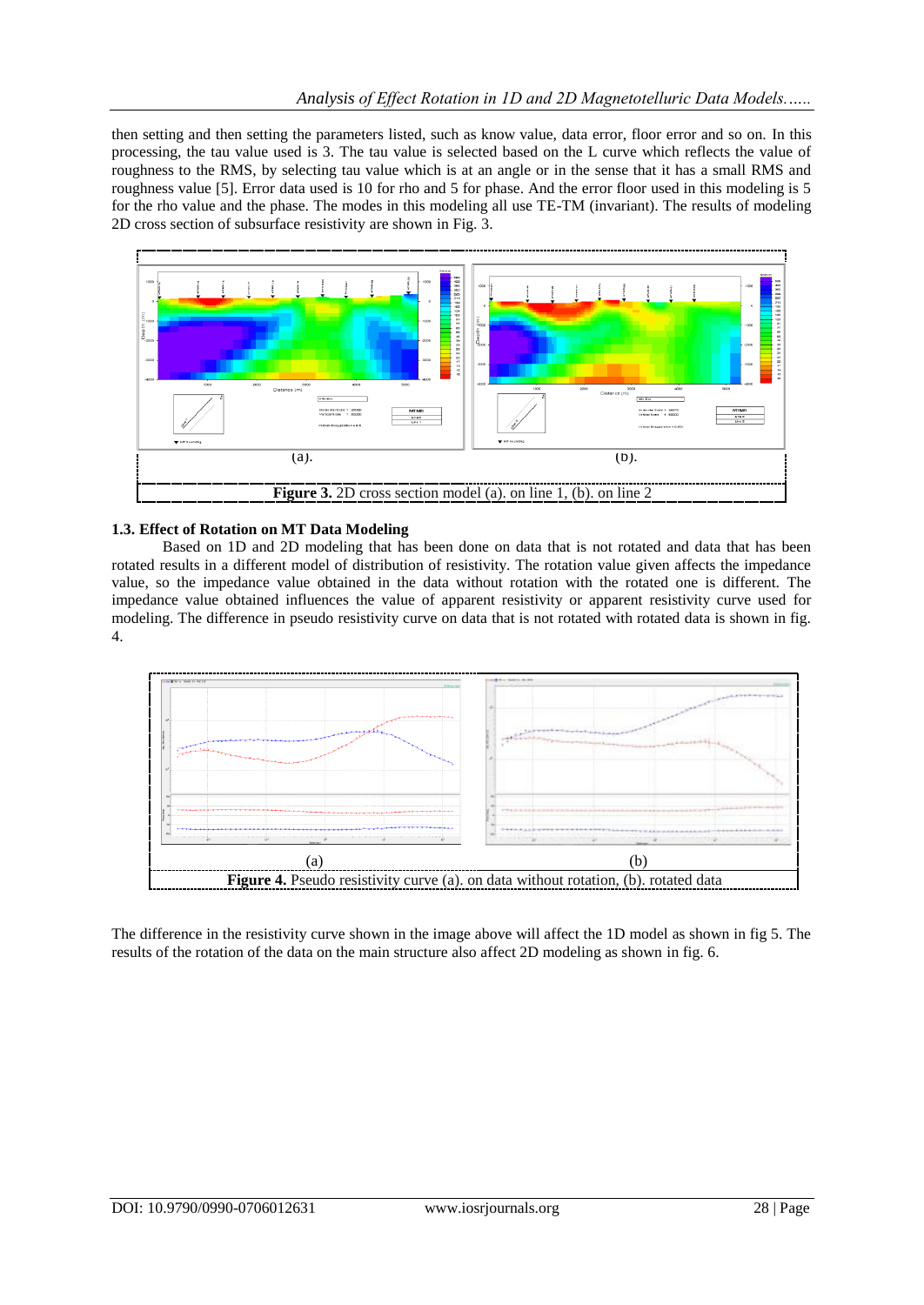

*Analysis of Effect Rotation in 1D and 2D Magnetotelluric Data Models.…..*

From the results of the comparison of two different models, it can be seen that the model matches the geological conditions of the study area, namely the model that has been rotated towards the main structure. Quantitatively the model on the data carried out in rotation produces a smaller RMS value which indicates the resulting model represents more actual geological conditions. RMS (root means square) is the average of the misfit or difference between the acquisition data and the calculated data, so that the smaller the RMS shows that the model is getting better. Qualitatively the model on rotated data illustrates the contrast of clearer resistivity, making it easier to interpret. From these results it can be concluded that rotation is very important for modeling magnetotelluric data. Data without rotation often causes distortions that can cause errors in the process of modeling and interpretation.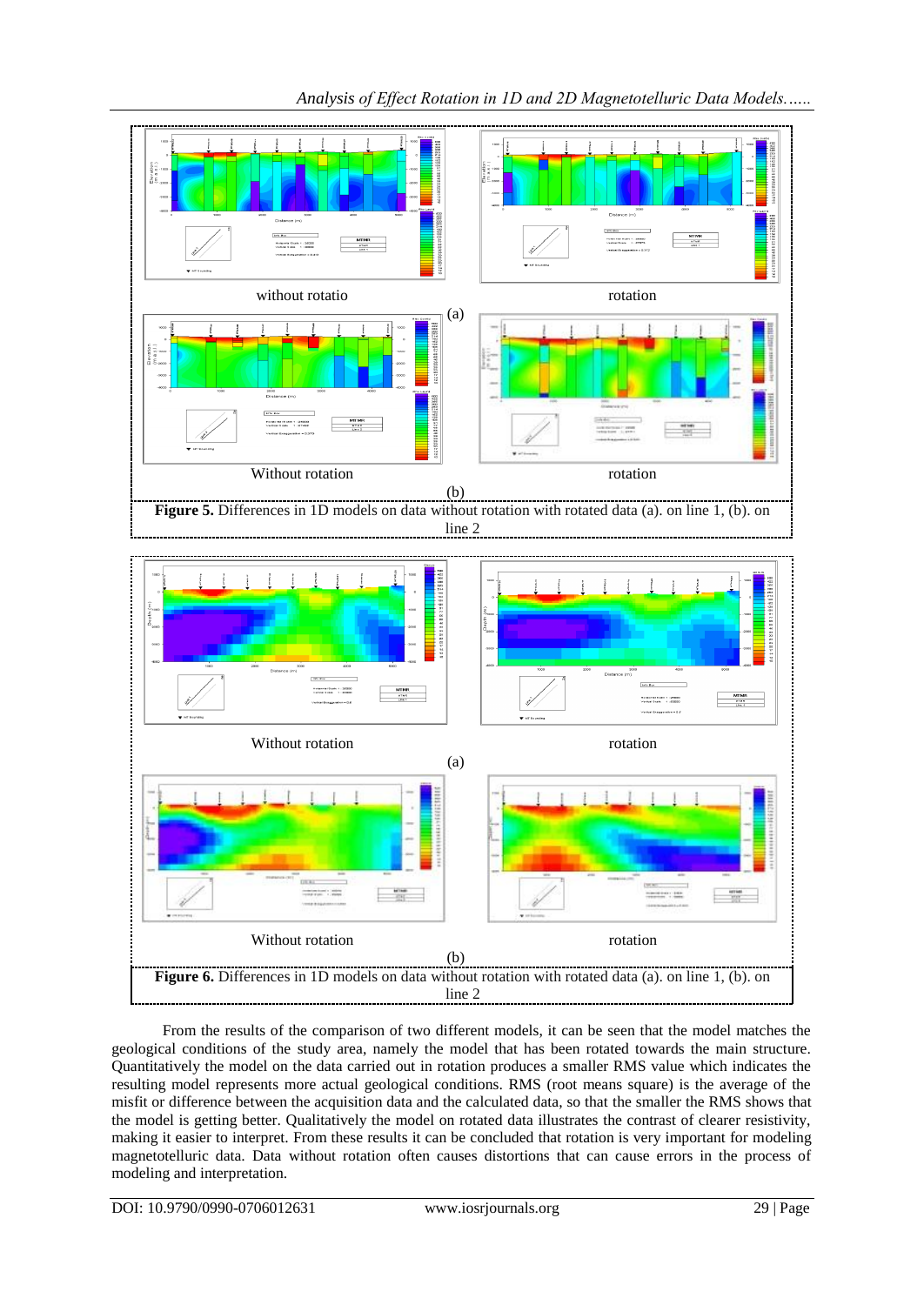#### **1.4. Model Interpretation**

Interpretation was carried out on model 1 and track 2 which had been rotated to the main structure. The prospect of geothermal MR is estimated to be around the appearance of hot water manifestations, with the presence of a low resistivity (<10ohm.m) seen near the surface along the southwest-northeast trajectory to a depth of 250 m which can be identified as a caprock. At a depth of 500 m it starts to show resistivity contrast which shows moderate resistivity (20-150 ohm.m) to a depth of 1000 m which can be identified as a reservoir of geothermal systems "MR". High resistivity ( $> 200$  ohm.m) is seen at a depth of more than 1000 m which is a resistance zone which can be expected as a response from rocks that might act as a heat source from a geothermal system MR. The interpretation of the model on lines 1 and 2 is shown in Figure 7 and Figure 8.



## **IV. Conclusion**

The Model shows coincide well to the geological conditions of the study area are obtained on the model that has been rotated towards the main structure. The rotation value given affects the assumption of the impedance value. The impedance values obtained affect the value of apparent resistivity or apparent resistivity curves used for 1D and 2D modeling. The geothermal prospect MR is estimated to be around the appearance of hot water manifestations, marked by a low resistivity (<10ohm.m) seen near the surface along the southwestnortheast trajectory to a depth of 250 m which can be identified as a caprock. At a depth of 500 m it starts to show resistivity contrast which shows moderate resistivity (20-150 ohm.m) to a depth of 1000 m which can be identified as a reservoir of geothermal systems MR. High resistivity (> 200 ohm.m) is seen at a depth of more than 1000 m which is a resistance zone which can be expected as a response from rocks that might act as a heat source from a geothermal system MR.